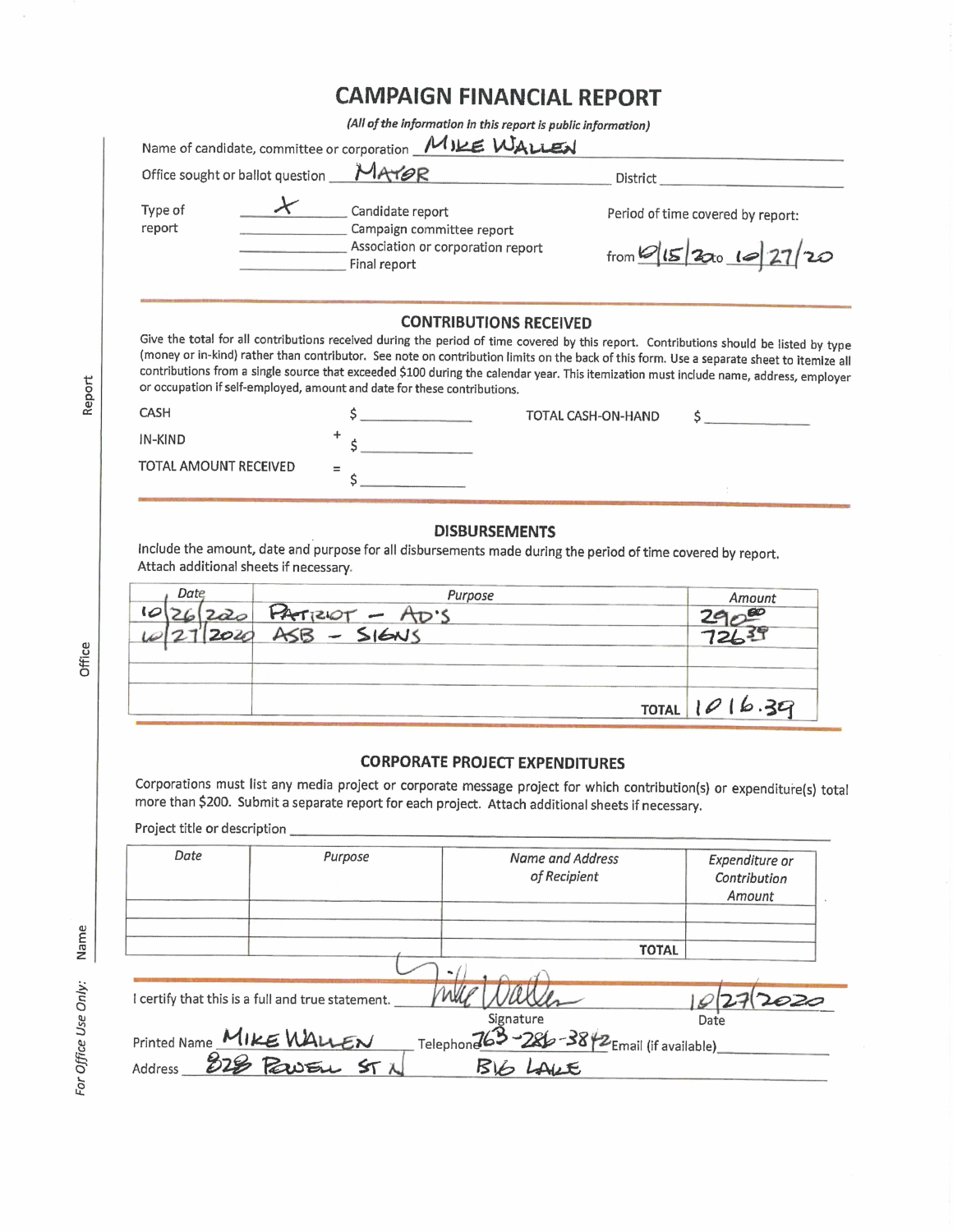Payment confirmation: Invoice 001199 (Patriot News MN, LLC) - mikewallen48@gmail.... Page 1 of 2

| Compose          |              |       |                                                                                               | 1 of 2                  |
|------------------|--------------|-------|-----------------------------------------------------------------------------------------------|-------------------------|
|                  |              |       | Payment confirmation: Invoice 001199 (Patriot News MN, LLC)                                   | Inbox x                 |
| Inbox            |              |       |                                                                                               |                         |
| Starred          |              | to me | QuickBooks Payments <quickbooks@notification.intuit.com></quickbooks@notification.intuit.com> | 3:46 PM (0 minutes ago) |
| Snoozed<br>Sent  |              |       |                                                                                               |                         |
| Drafts 18        |              |       | <b>O</b> quickbooks.                                                                          |                         |
| [Gmail]Spam<br>æ |              |       |                                                                                               |                         |
| Meet             |              |       |                                                                                               |                         |
| New meeting      |              |       | Payment receipt                                                                               | View invoice: 001199    |
| Join a meeting   |              |       |                                                                                               |                         |
|                  |              |       | You paid \$290.00                                                                             |                         |
| Hangouts         |              |       | To Patriot News MN, LLC On October 26, 2020                                                   |                         |
| <b>WELL</b> Mike | +            |       |                                                                                               |                         |
| No recent chals  | ́            |       |                                                                                               |                         |
| Start a new one  | $\checkmark$ |       | <b>Payment details</b>                                                                        |                         |
|                  |              |       | Invoice                                                                                       | 001199                  |
|                  |              |       |                                                                                               |                         |
|                  |              |       |                                                                                               |                         |
|                  |              |       |                                                                                               |                         |
|                  |              |       |                                                                                               |                         |
|                  |              |       |                                                                                               |                         |
|                  |              |       |                                                                                               |                         |
|                  |              |       |                                                                                               |                         |

 $\hat{L}$